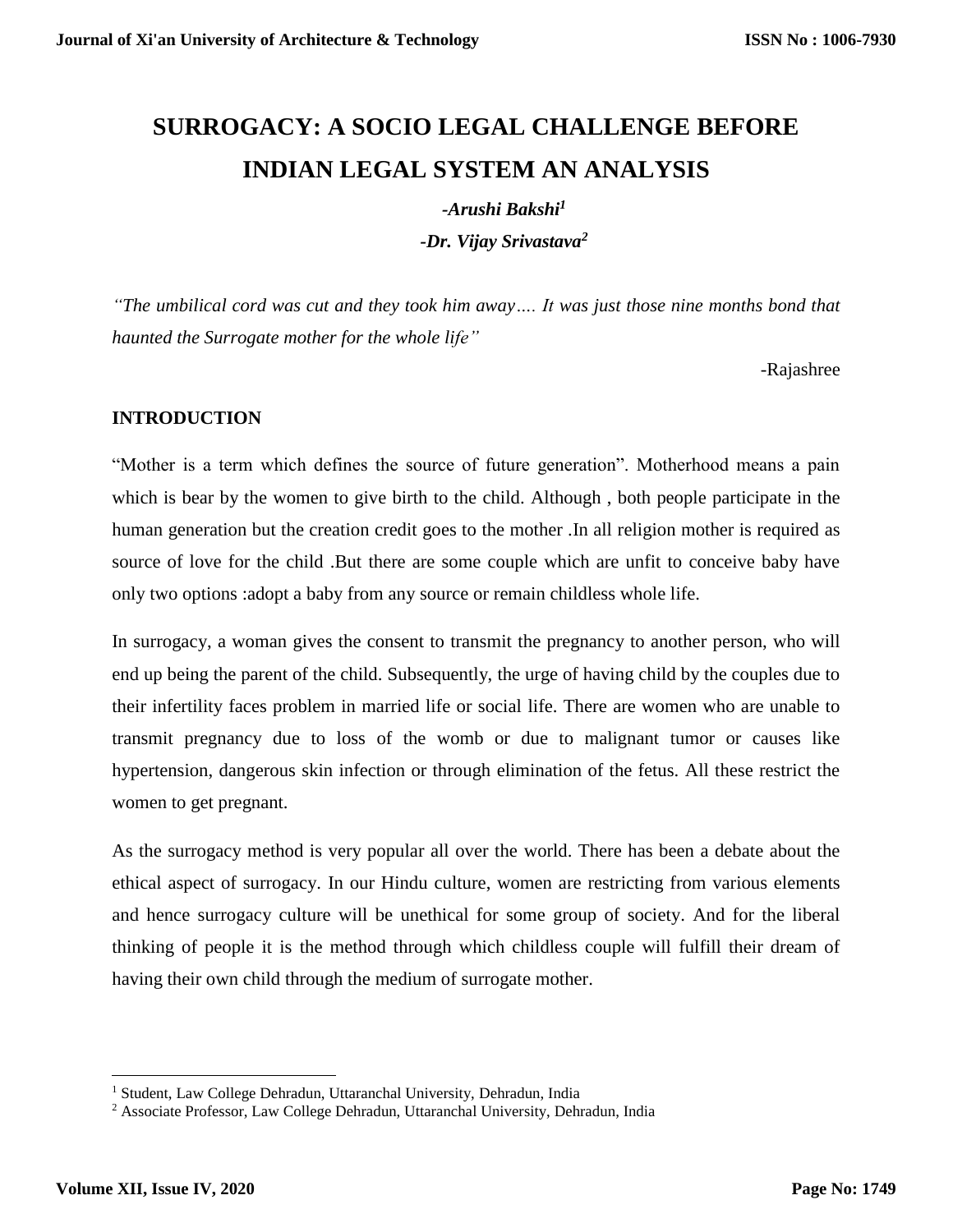So, the surrogacy implies various reason to remain in headline due to its procedure and the benefit which is provided through surrogacy is a gift for the childless couple.

#### **WHY SURROGACY?**

Every woman all over the world want to have their own child. But the dream of having child is somehow not fulfilled by every woman. That why surrogacy method is adopted by the couples who have urge to become parent. And in surrogacy process, financial aid is also provided to the surrogate mother. But there has been world whether surrogacy should be adopted by the couple because of the future problem which can be generated through surrogacy.

According to Indian Culture, birth of a child take place after solemnization of marriage. In our Hindu Religion, child plays an upmost role in performing last rites of their parent so that they can go to heaven and remain in peace after death. In various parts of the state, childless couples specially women are considered as "BANJ" and are not allowed to enter into religious places and on festival occasion and on the baby shower of other women.

But as of now, due to globalization and modernization, surrogacy is encouraged by the childless couples to get offspring. But due to this surrogacy is also becoming a business for earning money out of it and trending as business idea in the market.

In earlier times also this method is adopted by the couples but the child at that time in not considered as legitimate child but with the growing period of time surrogacy become the most effective method to become parents. And the cost which is required for surrogacy can be afforded by the rich category or upper medium society and the expenses of surrogate mother is incurred by the couple and the name of the women will remain secret if the contract has been made between the couple and the surrogate mother.

Various couple from different countries comes to India for adopting method of surrogacy as in India there are large number of women who are ready for becoming surrogate mother for fulfilling the dreams of childless couples. Therefore, surrogacy method should be gained by the couples who does not have any other option for becoming parents.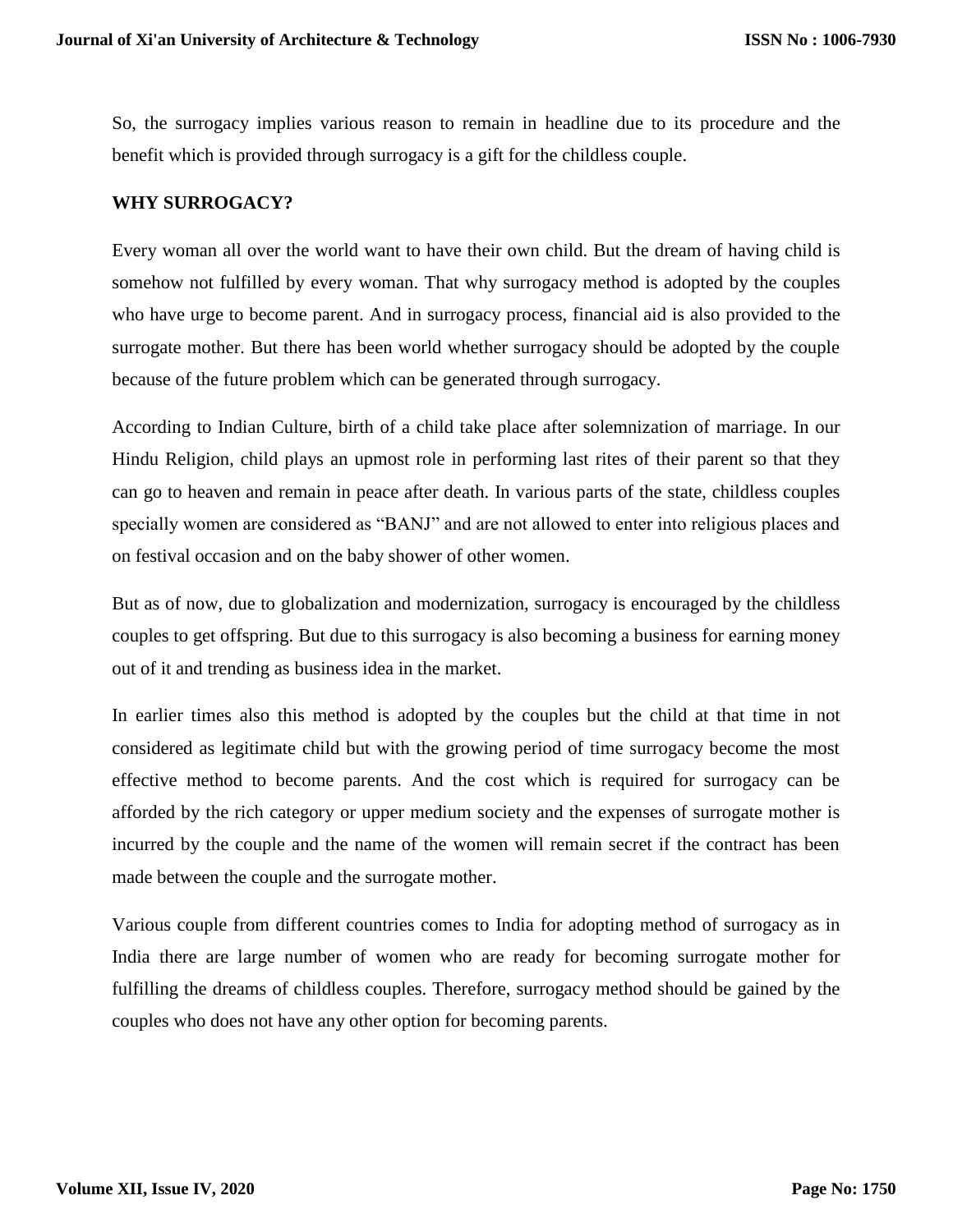#### **SURROGACY IN SCIENTIFIC TERM:**

To obtain Parenting, Surrogacy method can be done with two technique.

Firstly, the main strategy to conceive is manual sperm injection which is the conventional method and done in three steps. The surrogate mother, is injected with the organic sperm of the father and then after conceiving, the surrogate mother transmits the child in their womb for nine months and then give birth to the child. This technique is popular as "usual surrogacy "in which the women is unable to get pregnant and with the use of father sperm they have the chances to produce child through surrogacy.

Secondly, the method used in surrogacy for raising a child is to do vitro treatment. In this technique, there are five stages through which the child is raised through surrogate mother.

In first stage, the couple gives an egg and sperm to the specialist and after that, the specialist prepares the egg with the sperm through vitro treatment. Then, the prepared egg is injected into the surrogate mother. After that the surrogate mother conceive the baby for nine months and gives birth to the child.

This process is adopted because the spouse body is unable to prepare egg by the husband sperm or the spouse has an irregularity in his body. This technique is commonly known as "Gestational Surrogacy"<sup>3</sup>.

In all these methods pain has to bear by the women to carry the baby in the womb and various technique is used upon the women so that she can conceive through artificial methods and proper medicines are provided to the women during the period of pregnancy. These methods are generated after long period of experiment by the doctors upon the women body these methods are invented so that infertile women can become mother through these artificial means.

There are other myths in our Hindu religion through which a woman can get pregnant and can have its own child after following the procedure given by different pandits or pujaris or having fast and various families are ready to adopt black magic for becoming mother. But as there are no scientific reason behind it these methods are inappropriate to adopt and considered as illegal methods.

 $\overline{\phantom{a}}$ 

<sup>3</sup> Oxford University , press U.K Edition 2012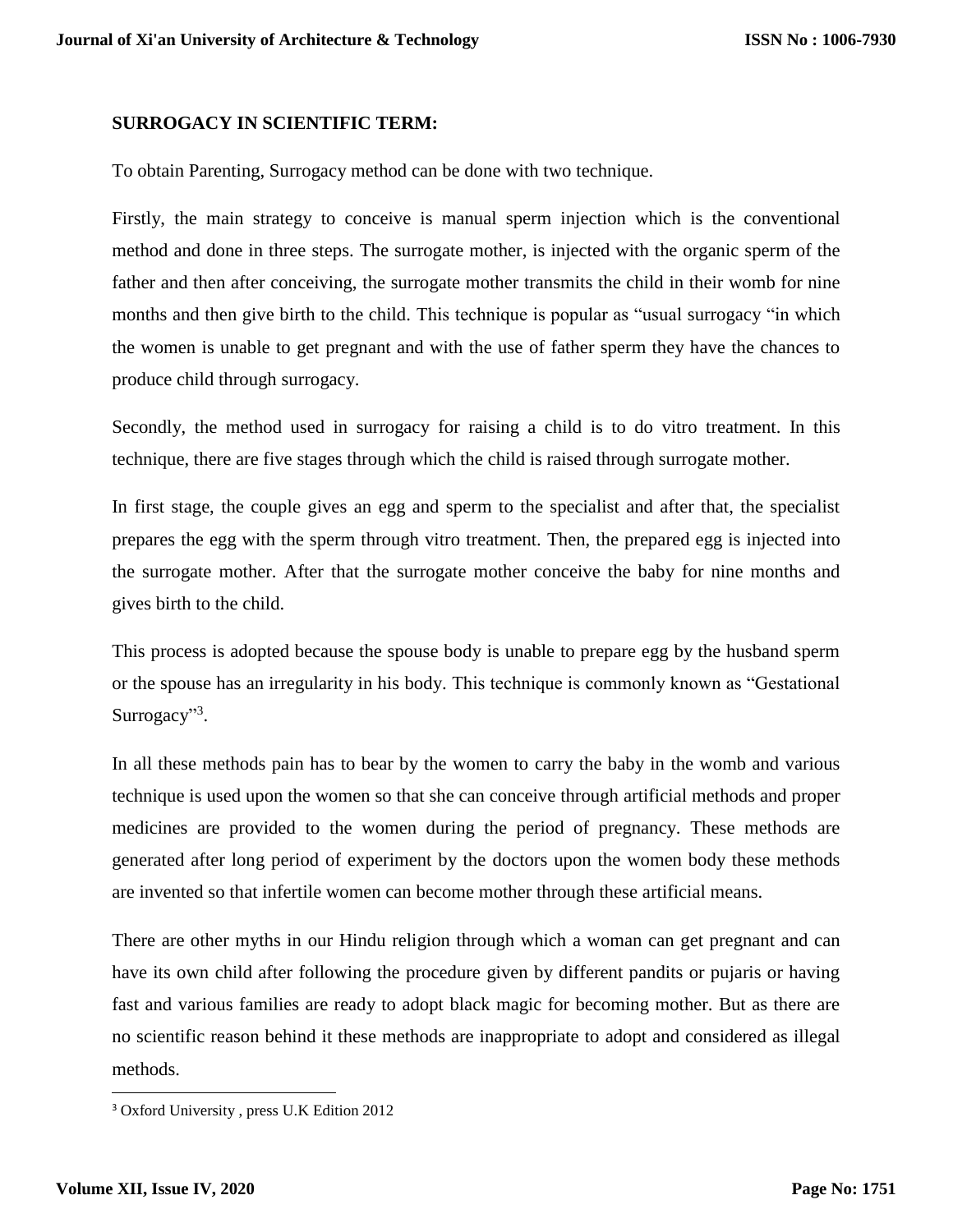## **COMMERCIAL AND NON – COMMERCIAL SURROGACY**

When surrogacy was introduced, the technique is done within the families and companions. Relatives surrogates conceive offspring for their barren companions. Hence, the relatives are not paid for it, so it is called as non – commercial surrogacy.

On the other hand, in the recent couple of decades, there have been a pattern of commercialization of surrogacy. Surrogate mothers are benefited through financial aid.

Despite the fact that the commercial surrogacy is not accepted by the society in a positive way, this method is adopted to fulfill the demands or necessities of surrogate mother to meet in an exchange of surrogacy.

This is become a business for the middleman who connect the childless couples with the women who will be ready to become a surrogate mother in exchange of their requirement and the middleman also earns profit out of it with this method of surrogacy the aim is fulfilled but the objective behind it is lacking because generating child for other women is a sin in the eyes of a particular group of people.

Therefore, in 2015 the Indian government has banned commercial surrogacy and only legalese the entry of embryos for the research purpose only. The main reason behind the banning of surrogacy is the unethical practice by the clinics or due to lack in the legislation system, there are couples from different part of the countries made India as a surrogacy Hub which is against the law.

But due to noncommercial surrogacy the poor women who are unable to meet their requirement can earn some financial support through surrogacy and the medical support during the period of pregnancy is also provided to the surrogate mother. But this has also become a business for the wrongdoer which is unethical

As in commercial surrogacy only the dream of becoming the mother is fulfilled and no other aspect are to be determined while pregnancy but in noncommercial surrogacy various aspect like contract between the parties and surrogate mother is made and is case of any unknown situation who will be possible.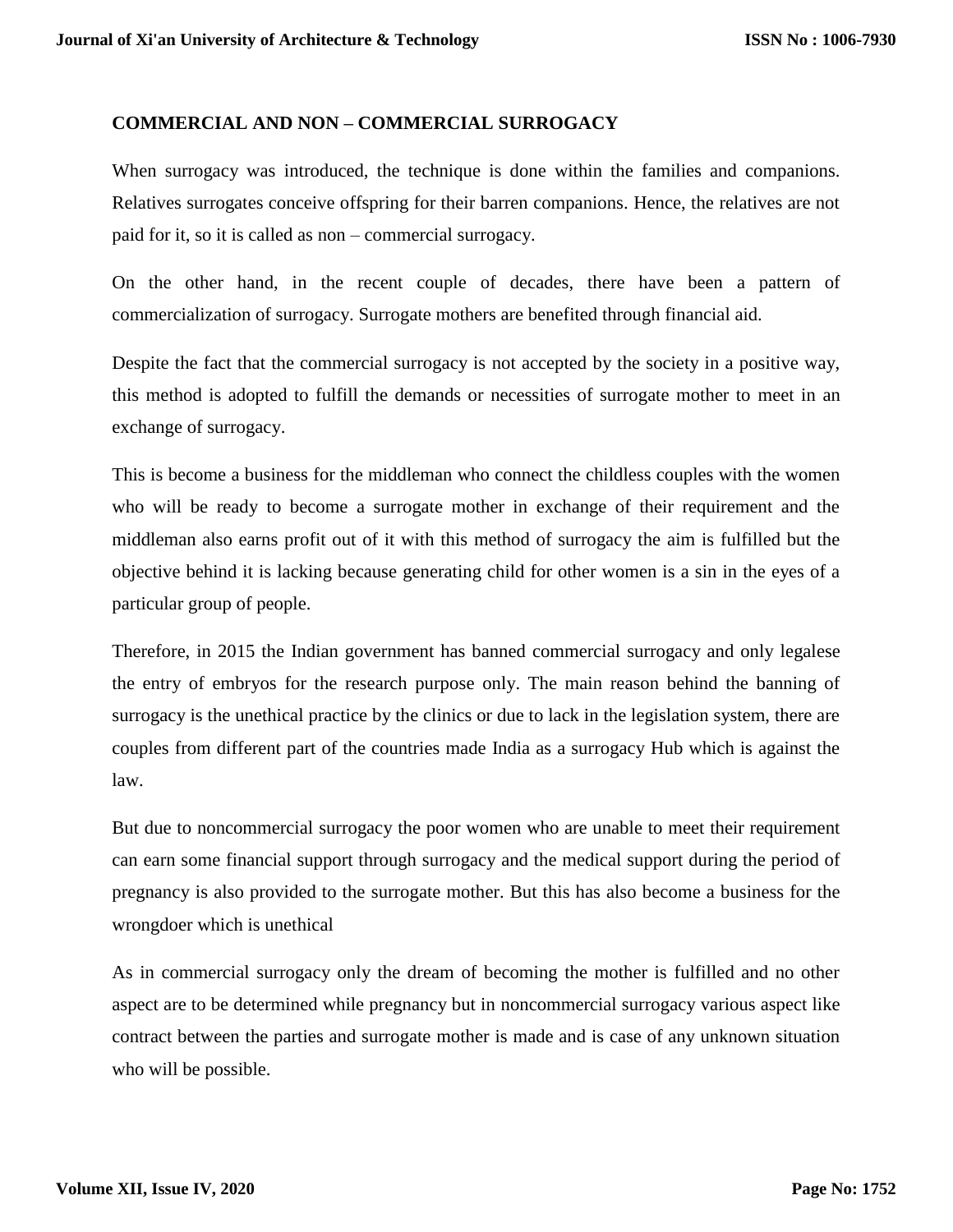## **JUDICILAL PROUNCEMENT**

The reputation of surrogacy method is whispered all over the world. In India, although surrogate motherhood is gaining popularity and is rapidly increasing as a business. As there is a lacuna in the legislative system of India, the Indian Council of Medicine Research<sup>4</sup> has, made some guidelines for proper regulation in human reproduction technologies and for the substitute practices.

As there are no laws relating to surrogacy, the council of medical science (ICMR) in  $2005^5$ generated guidelines for supervision but as they are non-statuary these guidelines can be violated.

As the commercial surrogacy was increasing day by day, the Law Commission of India in 2009 presented a report to government of India for the Rights and obligation to the parties of surrogacy.

The recommendation generated by the Law Commission of India are related to the contract surrogacy, the game plan should not be for commercial purpose. The surrogacy course must contain the money related help in case of death of the women and should also cover the insurance policy.

With the increase in adopting the surrogacy method, there is a need for proper regulation and supervision of clinics with reproductive technologies. The assisted reproductive technology (regulation bill) 2010 <sup>6</sup>was introduced by the government. The Bill establish rights to a surrogate mother and also specify duties for the surrogate mother and also provide criteria for becoming a surrogate mother.

Therefore, in the recent period of time the government of India has taken various measures and implement various legislation for proper rules and regulation for surrogacy procedure and protection of surrogacy mother and surrogacy child.

 $\overline{\phantom{a}}$ 

<sup>4</sup> The Indian Medical Council of Medicine

<sup>5</sup> The ICMR 2005

<sup>6</sup> The Assisted Reproductive Technology Bill 2010